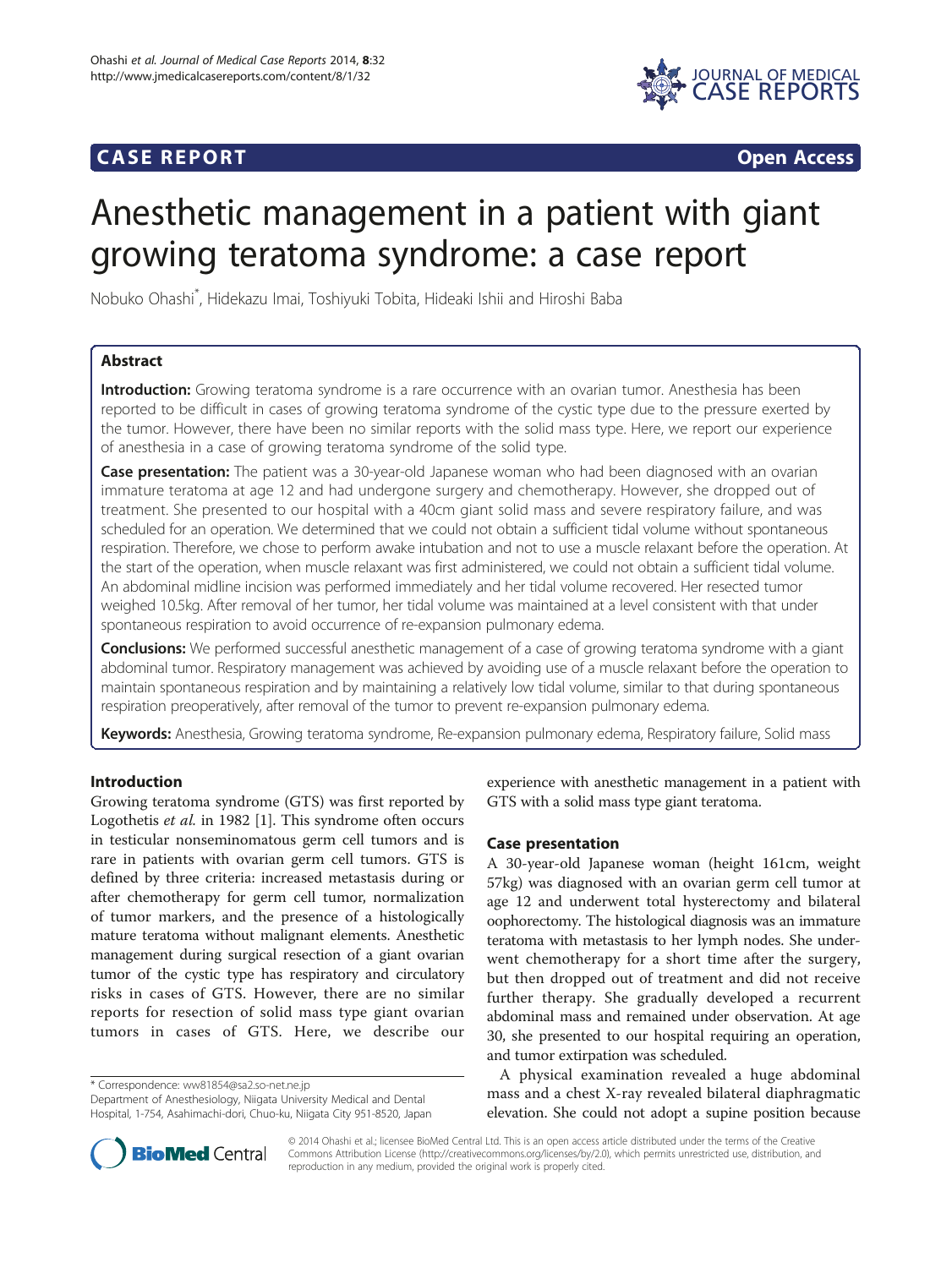of the tumor causing respiratory distress (Figure 1). A computed tomography scan showed a 40×40cm mass (Figure 2). Her vital signs were blood pressure 100/ 70mmHg, heart rate 100 beats per minute, and pulse oximeter oxygen saturation  $(SpO<sub>2</sub>)$  88 to 90%. Laboratory tests revealed an increased fibrin degradation product of 15.3μg/mL and D-dimer of 2.6μg/mL. Pulmonary function tests showed a low vital capacity (VC) based on the predicted value (%VC 37.7%) and arterial blood gas analysis revealed hypoxia (partial pressure of carbon dioxide, PaCO<sub>2</sub>, 44.6mmHg; partial pressure of oxygen, PaO<sub>2</sub>, 56.2mmHg while breathing room air).

Prior to induction of general anesthesia, an arterial catheter (JELCO I.V. Catheter®; Smith Medical Japan Ltd., Tokyo, Japan) was inserted into her radial artery and a central venous catheter (PreSep Oximetry Catheter®; Edwards Lifesciences, Irvine, CA, USA) was inserted in her left internal jugular vein. Furthermore, percutaneous sheaths (5 Fr Radifocus Introducer®; Terumo Corporation, Tokyo, Japan) were inserted in her femoral artery and vein to use for percutaneous cardiopulmonary support (PCPS) as necessary. Radial arterial pressure, electrocardiogram, capnography,  $SpO<sub>2</sub>$ , and cerebral regional oxygen saturation (INVOS 5100®; Somanetics, Troy, MI, USA) were continuously monitored throughout the surgery. After the percutaneous sheaths were inserted, lidocaine 4% was sprayed on her upper airway, while midazolam 1mg and fentanyl 50μg were given intravenously and awake fiberoptic intubation was performed in the Semi-Fowler's position. We did not use muscle relaxant



Figure 1 Preoperative chest X-ray showing bilateral diaphragmatic elevation because of the tumor.



before the operation because we were concerned about ventilation if spontaneous respiration was lost. During intubation, her tidal volume (TV) decreased slightly because of weakness of spontaneous respiration, but  $SpO<sub>2</sub>$  was maintained and intubation was performed uneventfully. After intubation, midazolam 4mg was administered and anesthesia was maintained with 1.5% sevoflurane. Her TV with spontaneous respiration controlled by pressure support ventilation and positive end-expiratory pressure (PEEP) of  $5cmH<sub>2</sub>O$  was kept between 250 and 350mL.

After surgeons completed preparation for the operation and the surgical site was disinfected, a muscle relaxant (rocuronium 50mg), fentanyl 200μg and 0.3μg/kg/minute remifentanil were administered. Spontaneous respiration was lost and we were unable to obtain a sufficient TV with less than the 20cmH2O airway pressure under pressure controlled ventilation or manual ventilation. However, an abdominal midline incision was performed by the surgeon and her TV gradually increased. Her TV further increased and  $SpO<sub>2</sub>$  recovered after median sternotomy. An inspiratory pressure of 20cmH<sub>2</sub>O and PEEP of 8cmH<sub>2</sub>O resulted in a TV of 300 to 350mL. Arterial blood gas analysis at a fraction of inspired oxygen of 0.6 gave results of  $PaCO<sub>2</sub>$ 41.8mmHg and  $PaO<sub>2</sub>$  197.5mmHg.

Resection of her tumor caused massive blood loss that required blood transfusion. During the operation, 3 to 5μg/kg/minute dopamine was given and her mean arterial pressure was kept above 60mmHg. Finally, her tumor was removed completely and had a weight of 10.5kg. On histological examination, the tumor was diagnosed as a mature teratoma without malignancy. Her total blood loss was 9790mL and 22 units of red cell concentrate, 19 units of fresh frozen plasma, and 20 units of platelet concentrate were transfused. After removal of her tumor, the same TV was maintained with lower inspiratory pressures and PEEP to prevent re-expansion pulmonary edema (RPE). On completion of the operation, she was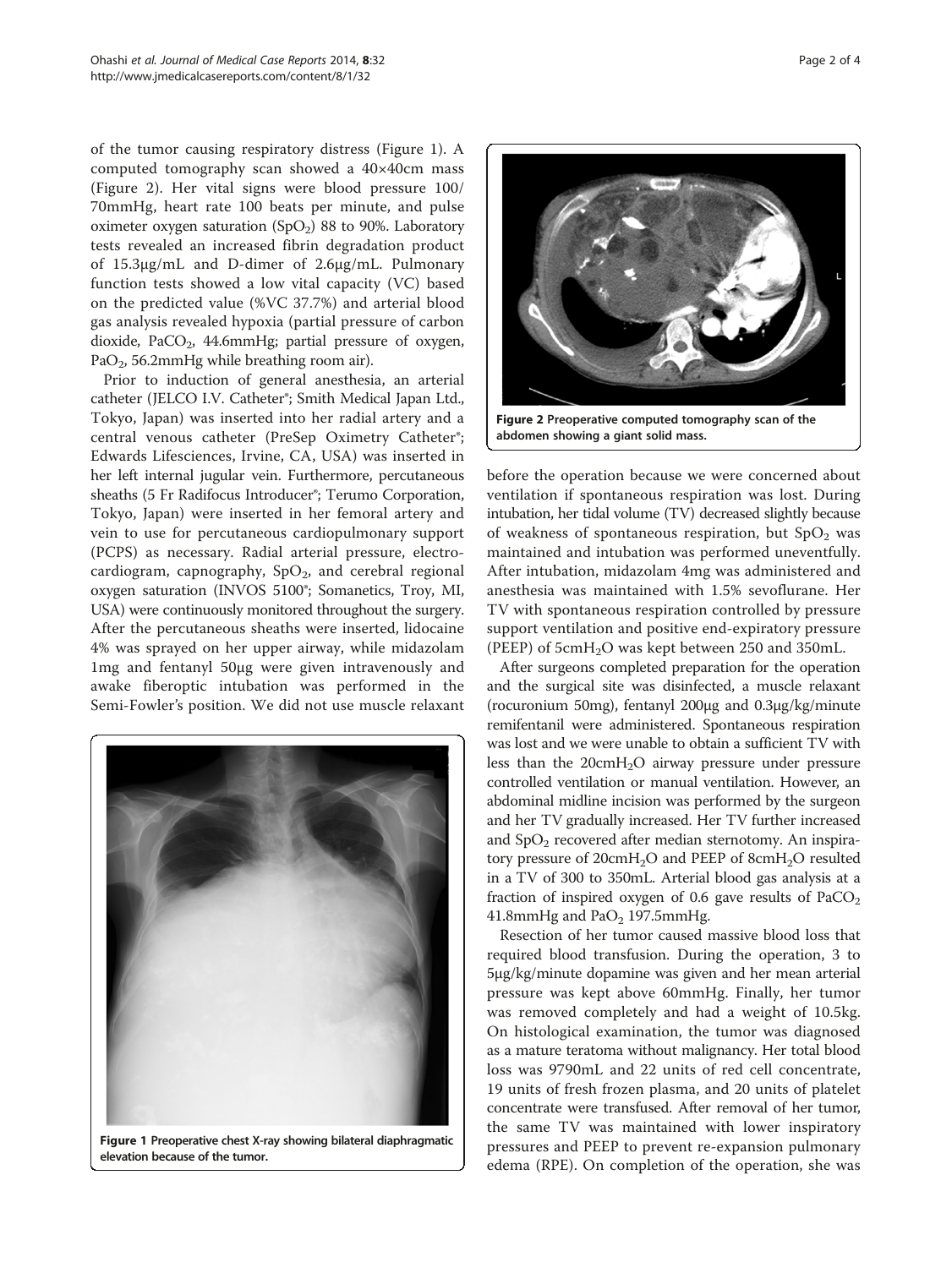transferred to the intensive care unit (ICU) and ventilated with an inspiratory pressure of 18cmH<sub>2</sub>O and PEEP of 8cmH2O, which resulted in a TV of 350mL. After her spontaneous respiration recovered, she was ventilated with pressure support and PEEP to maintain a TV of 300 to 350mL. She was extubated on postoperative day (POD) 2 and discharged from the ICU without any complication on POD 5.

## **Discussion**

Cases of GTS may present with a giant abdominal tumor [[2,3\]](#page-3-0) and general anesthesia and anesthetic management for tumor resection in these cases have several associated risks [[4,5\]](#page-3-0). Circulatory and respiratory management are particularly difficult. The main concerns in anesthetic management are: (1) the influence on respiration and circulation of tumor pressure on the great vessels and lungs, (2) a risk of aspiration at intubation, (3) a risk of massive bleeding, and (4) occurrence of RPE. Due to these risks, it has been recommended that the tumor mass is reduced preoperatively to prevent circulatory and respiratory depression [[4,5](#page-3-0)]. However, these cases involved cystic type tumors from which cystic fluid could be drained slowly. By contrast, our case had a solid mass tumor that could not be drained preoperatively. A further problem with giant abdominal tumors is the ventilatory management after administration of a muscle relaxant due to decreased lung and thoracic compliance caused by relaxation of the diaphragm and the enlarged abdomen, and the possibility of high airway pressures causing lung injury [\[6](#page-3-0)]. Therefore, it has been suggested that spontaneous ventilation should be maintained for as long as possible and that the inspiratory pressure should be kept under 20cmH<sub>2</sub>0 even if muscle relaxants are used [[6,7](#page-3-0)]. In this case, use of a muscle relaxant was required to perform an abdominal section, and we chose to use the muscle relaxant just before the start of the operation and to perform awake intubation. We also decided to keep the inspiratory pressure under  $20 \text{cm}H_20$  and to prepare for PCPS in a situation of worsening hypoxia, while seeking to prevent lung injury from high airway pressures. As expected, spontaneous respiration disappeared after administration of the muscle relaxant and we were unable to obtain a sufficient TV with positive pressure ventilation. An abdominal midline incision was performed and TV improved immediately. Overall, our strategy was to maintain spontaneous respiration for as long as possible and we recommend this approach in patients with a giant abdominal tumor that cannot be reduced in mass preoperatively.

Cases with GTS involve a giant mass that is sometimes very close to great vessels, but complete surgical resection is required to prevent recurrence [\[8,9](#page-3-0)]. Therefore, there is a risk of a large amount of bleeding. In our case, there was

huge blood loss with resection of the tumor and extensive transfusion was required. However, we prepared for blood loss and cardiac failure preoperatively by cannulation and preparation for PCPS, and we were able to maintain stable hemodynamics throughout the surgery.

Finally, there was a risk of RPE after removal of the tumor. RPE develops upon rapid expansion of chronically collapsed lungs through a mechanism of increased pulmonary vascular permeability [[10,11\]](#page-3-0), with the duration of collapse of the lungs as one of the risk factors [\[12](#page-3-0)]. The onset of RPE is immediate and can often occur within an hour [[13\]](#page-3-0). There is no standard method to prevent RPE, but in one case maintenance of a TV of 6 to 8mL/kg during surgery was thought to have caused RPE [\[7](#page-3-0)]. It has also been suggested that it is better to re-expand collapsed lungs very slowly with spontaneous respiration [[14\]](#page-3-0) and not to perform a lung recruitment maneuver to prevent RPE [\[7\]](#page-3-0). In our case, the lungs had been collapsed by the giant tumor for a long time and the patient had poor pulmonary function preoperatively. Therefore, she was a high risk case for RPE and there was possibility of development of RPE during surgery. To prevent this occurrence, we chose to re-expand the collapsed lungs very slowly and we maintained a relatively low TV after removal of the tumor, similar to that during spontaneous respiration preoperatively. Using this approach, we were able to manage the patient uneventfully during and after the operation.

#### Conclusions

In summary, we have described a procedure for successful anesthetic management in a case of GTS with a giant abdominal tumor. Induction and maintenance of anesthesia had several associated risks and circulatory management required extensive transfusion. Respiratory management was achieved by avoiding use of a muscle relaxant before the operation to maintain spontaneous respiration and by maintaining a relatively low TV, similar to that during spontaneous respiration preoperatively, after removal of the tumor to prevent RPE.

#### Consent

Written informed consent was obtained from the patient for publication of this case report and any accompanying images. A copy of the written consent is available for review by the Editor-in-Chief of this journal.

#### Abbreviations

GTS: Growing teratoma syndrome; ICU: Intensive care unit; PaCO<sub>2</sub>: Partial pressure of carbon dioxide; PaO<sub>2</sub>: Partial pressure of oxygen; PCPS: Percutaneous cardiopulmonary support; PEEP: Positive end-expiratory pressure; POD: Postoperative day; RPE: Re-expansion pulmonary edema; SpO<sub>2</sub>: Pulse oximeter oxygen saturation; TV: Tidal volume; VC: Vital capacity.

#### Competing interests

The authors declare that they have no competing interests.